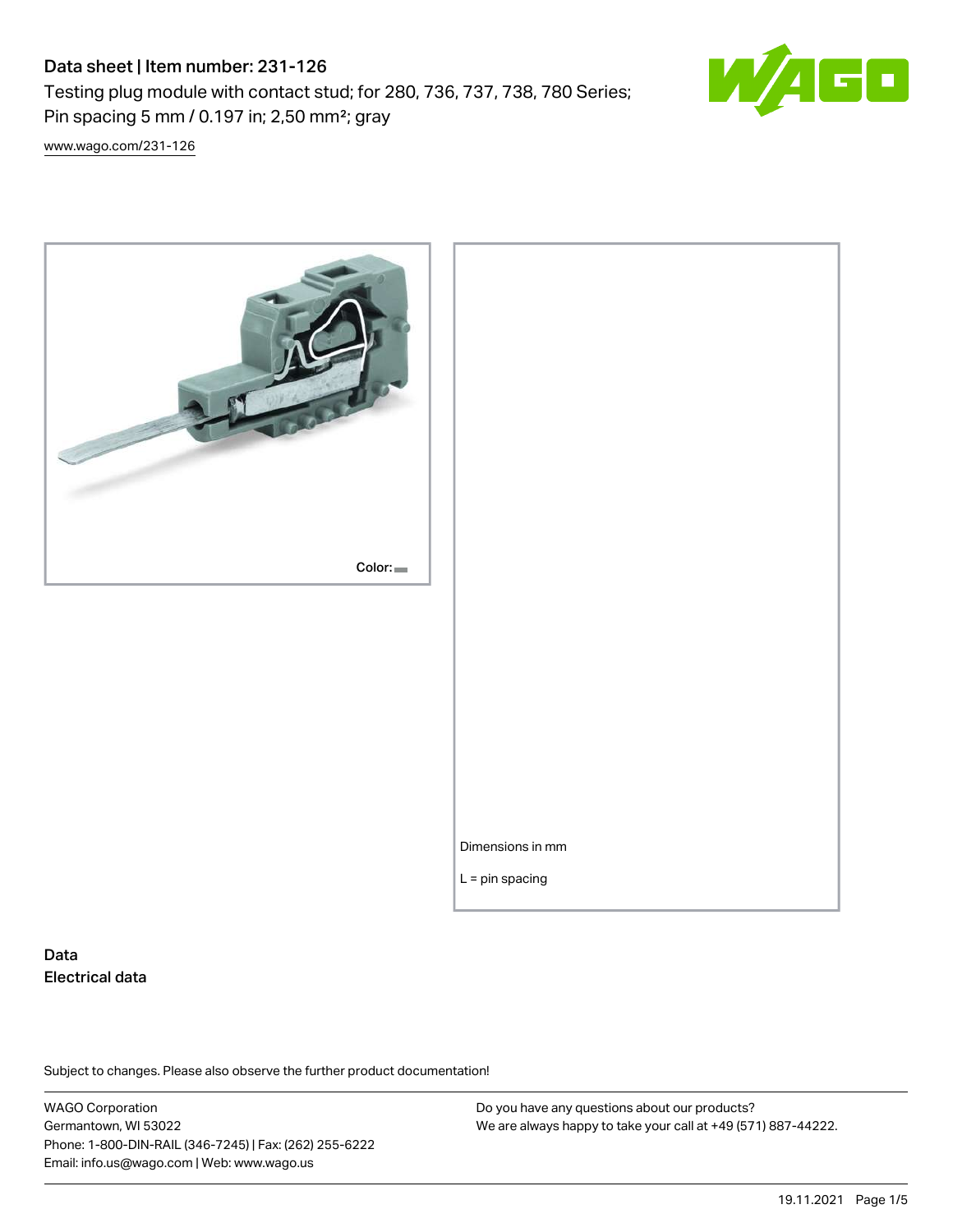

#### IEC Approvals

| Ratings per                 | IEC/EN 60664-1                                                       |
|-----------------------------|----------------------------------------------------------------------|
| Rated voltage (III/2)       | 250 V                                                                |
| Rated surge voltage (III/2) | 2.5 kV                                                               |
| Rated current               | 0.5A                                                                 |
| Legend (ratings)            | (III / 2) $\triangleq$ Overvoltage category III / Pollution degree 2 |

### Connection data

| Total number of connection points |  |
|-----------------------------------|--|
| Total number of potentials        |  |
| Number of connection types        |  |

### Connection 1

| Connection technology   | CAGE CLAMP                              |
|-------------------------|-----------------------------------------|
| Solid conductor         | $0.08$ 2.5 mm <sup>2</sup> / 28  12 AWG |
| Fine-stranded conductor | $0.082.5$ mm <sup>2</sup> / 28  12 AWG  |
| Strip length            | $1213$ mm $/$ 0.47 $$ 0.51 inch         |

# Physical data

| Pin spacing | 5 mm / 0.197 inch     |
|-------------|-----------------------|
| Width       | 5 mm / 0.197 inch     |
| Height      | 14.3 mm / 0.563 inch  |
| Depth       | 43.45 mm / 1.711 inch |

### Mechanical data

| Application         | Testing without connected conductor |
|---------------------|-------------------------------------|
| Test contact length | $17 \,\mathrm{mm}$                  |
| Suitable            | for 280, 736, 737, 738, 780 Series  |

#### Material data

| Color               | gray             |
|---------------------|------------------|
| Material group      |                  |
|                     |                  |
| Insulation material | Polyamide (PA66) |

Subject to changes. Please also observe the further product documentation!

| <b>WAGO Corporation</b>                                | Do you have any questions about our products?                 |  |
|--------------------------------------------------------|---------------------------------------------------------------|--|
| Germantown, WI 53022                                   | We are always happy to take your call at +49 (571) 887-44222. |  |
| Phone: 1-800-DIN-RAIL (346-7245)   Fax: (262) 255-6222 |                                                               |  |
| Email: info.us@wago.com   Web: www.wago.us             |                                                               |  |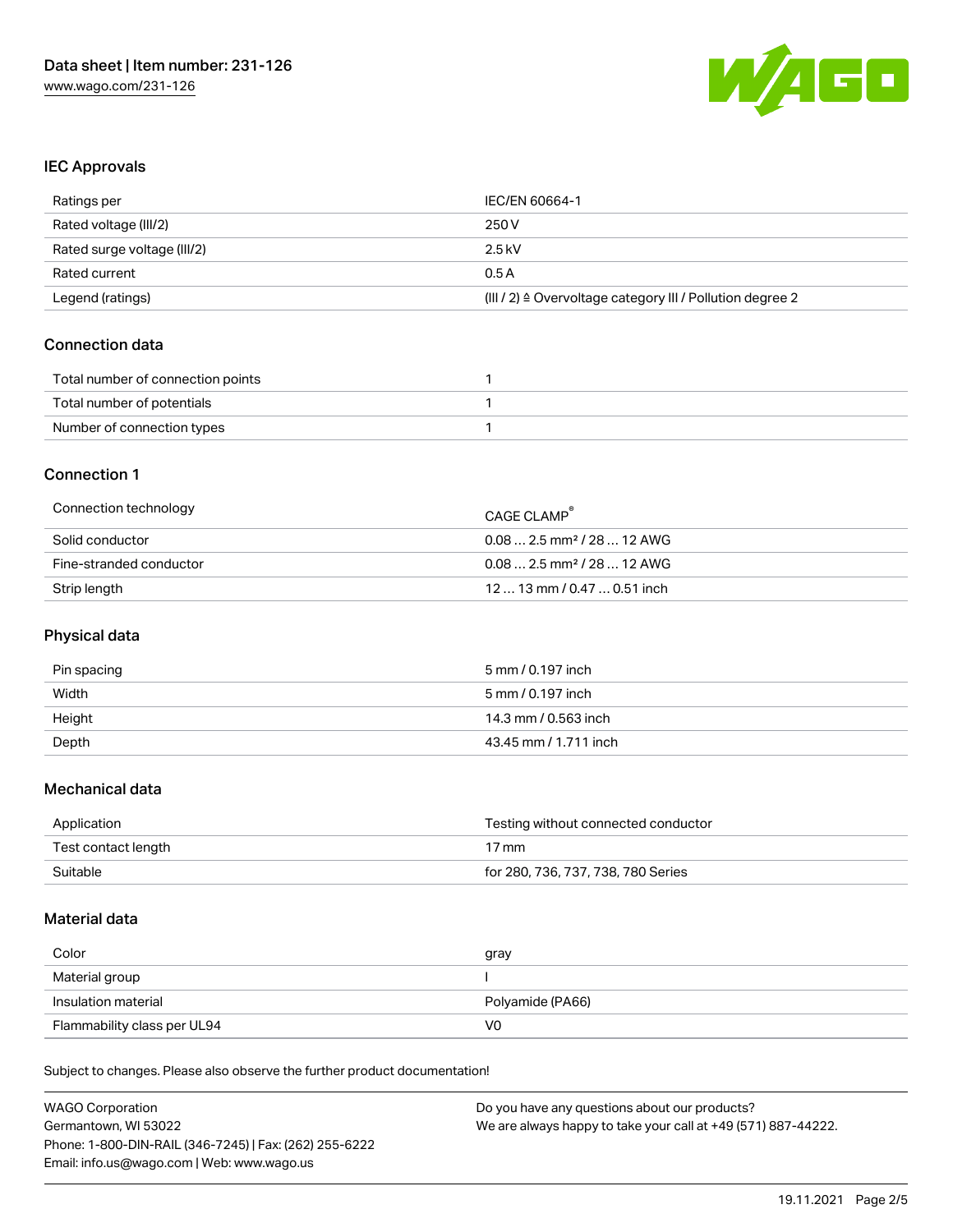# Data sheet | Item number: 231-126

[www.wago.com/231-126](http://www.wago.com/231-126)



| Clamping spring material | Chrome nickel spring steel (CrNi)       |
|--------------------------|-----------------------------------------|
| Contact material         | Electrolytic copper ( $E_{\text{Cu}}$ ) |
| Contact plating          | tin-plated                              |
| Fire load                | $0.024$ MJ                              |
| Weight                   | 2.1 g                                   |

#### Environmental requirements

| Limit temperature range | $-60+105 °C$ |
|-------------------------|--------------|
|-------------------------|--------------|

### Commercial data

| Product Group         | 3 (Multi Conn. System) |
|-----------------------|------------------------|
| PU (SPU)              | 100 Stück              |
| Packaging type        | box                    |
| Country of origin     | DE                     |
| <b>GTIN</b>           | 4045454193584          |
| Customs tariff number | 8536698000             |

# Approvals / Certificates

#### Country specific Approvals

Email: info.us@wago.com | Web: www.wago.us

| Logo      | Approval                               | <b>Additional Approval Text</b> | Certificate<br>name |
|-----------|----------------------------------------|---------------------------------|---------------------|
| <b>GF</b> | <b>CSA</b><br>DEKRA Certification B.V. | C <sub>22.2</sub>               | 1466354             |

#### Ship Approvals

THE APPROVAL

|      |                 |                          | Certificate |
|------|-----------------|--------------------------|-------------|
| Logo | Approval        | Additional Approval Text | name        |
|      | LR              | IEC 61984                | 96/20035    |
| 旧    | Lloyds Register |                          | (E5)        |
|      |                 |                          |             |

| <b>Required accessories</b>                                                |                                                               |  |  |  |  |
|----------------------------------------------------------------------------|---------------------------------------------------------------|--|--|--|--|
| End plates                                                                 |                                                               |  |  |  |  |
| End plate                                                                  |                                                               |  |  |  |  |
| 遐<br>Item no.: 231-100                                                     |                                                               |  |  |  |  |
| Subject to changes. Please also observe the further product documentation! |                                                               |  |  |  |  |
| <b>WAGO Corporation</b>                                                    | Do you have any questions about our products?                 |  |  |  |  |
| Germantown, WI 53022                                                       | We are always happy to take your call at +49 (571) 887-44222. |  |  |  |  |
| Phone: 1-800-DIN-RAIL (346-7245)   Fax: (262) 255-6222                     |                                                               |  |  |  |  |

certificate in the contraction of the contraction of the contraction of the contraction of the contraction of <br>Contraction of the contraction of the contraction of the contraction of the contraction of the contraction of <br>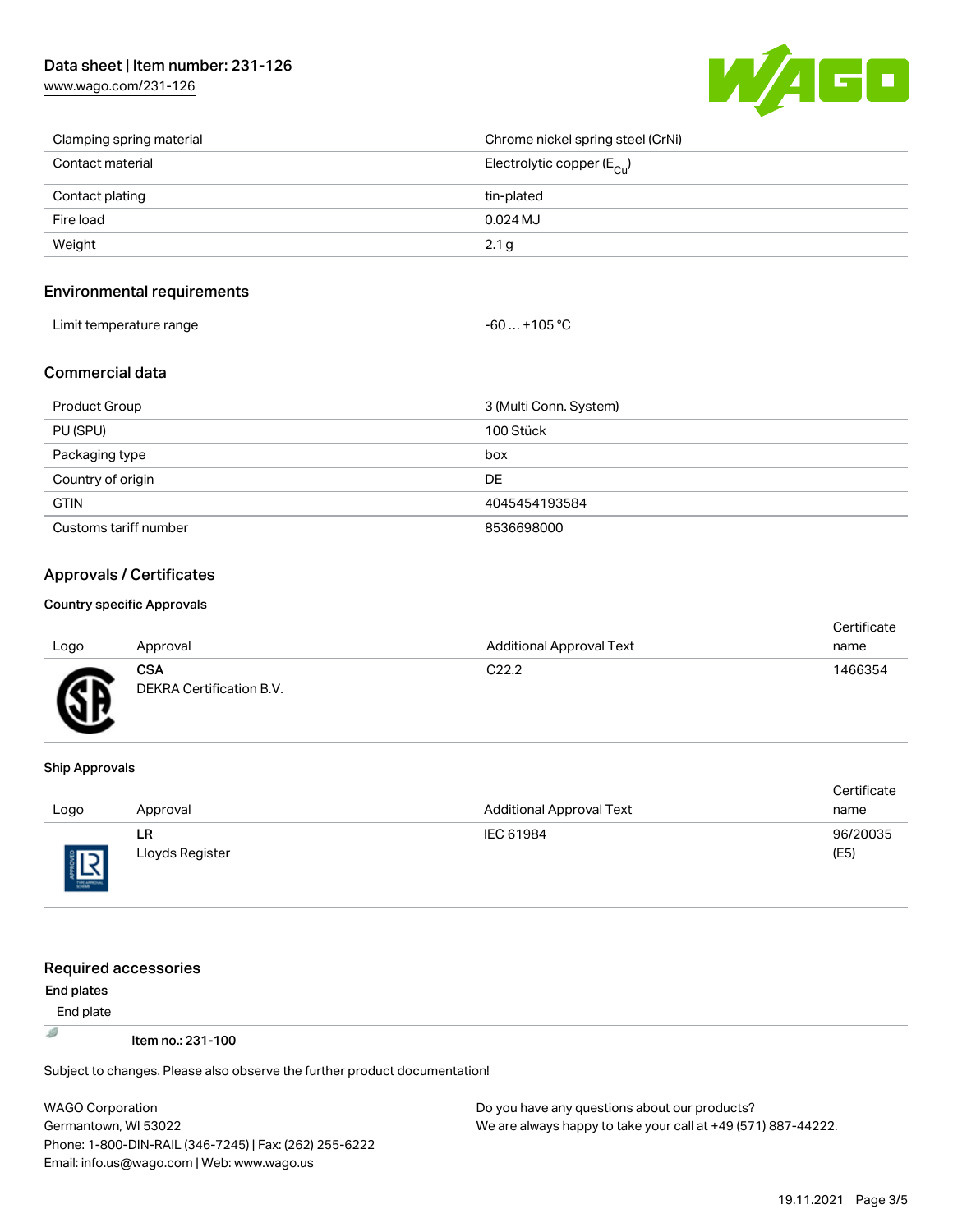End plate; 1.5 mm thick; gray [www.wago.com/231-100](http://www.wago.com/231-100)



#### Optional accessories

### Tools

|                  | Operating tool                                                                                                                         |                                                                                      |                      |                      |  |
|------------------|----------------------------------------------------------------------------------------------------------------------------------------|--------------------------------------------------------------------------------------|----------------------|----------------------|--|
|                  | Item no.: 210-657<br>Operating tool; Blade: 3.5 x 0.5 mm; with a partially insulated shaft; short; multicoloured                       |                                                                                      | www.wago.com/210-657 |                      |  |
| 1                | Item no.: 210-720                                                                                                                      | Operating tool; Blade: 3.5 x 0.5 mm; with a partially insulated shaft; multicoloured |                      | www.wago.com/210-720 |  |
| <b>Downloads</b> |                                                                                                                                        |                                                                                      |                      |                      |  |
|                  | Documentation                                                                                                                          |                                                                                      |                      |                      |  |
|                  | <b>Additional Information</b>                                                                                                          |                                                                                      |                      |                      |  |
|                  | Technical explanations                                                                                                                 | 2019 Apr 3                                                                           | pdf<br>2.0 MB        | Download             |  |
| <b>CAD files</b> |                                                                                                                                        |                                                                                      |                      |                      |  |
| CAD data         |                                                                                                                                        |                                                                                      |                      |                      |  |
|                  | 2D/3D Models 231-126                                                                                                                   |                                                                                      | <b>URL</b>           | Download             |  |
| <b>CAE</b> data  |                                                                                                                                        |                                                                                      |                      |                      |  |
|                  | ZUKEN Portal 231-126                                                                                                                   |                                                                                      | <b>URL</b>           | Download             |  |
|                  | <b>Environmental Product Compliance</b>                                                                                                |                                                                                      |                      |                      |  |
|                  | <b>Compliance Search</b>                                                                                                               |                                                                                      |                      |                      |  |
|                  | Environmental Product Compliance 231-126                                                                                               |                                                                                      | <b>URL</b>           | Download             |  |
|                  | Testing plug module with contact stud; for 280, 736, 737, 738, 780 Series; Pin<br>spacing 5 mm / 0.197 in; 2,50 mm <sup>2</sup> ; gray |                                                                                      |                      |                      |  |

### Installation Notes

#### Installation

Subject to changes. Please also observe the further product documentation!

WAGO Corporation Germantown, WI 53022 Phone: 1-800-DIN-RAIL (346-7245) | Fax: (262) 255-6222 Email: info.us@wago.com | Web: www.wago.us

Do you have any questions about our products? We are always happy to take your call at +49 (571) 887-44222.